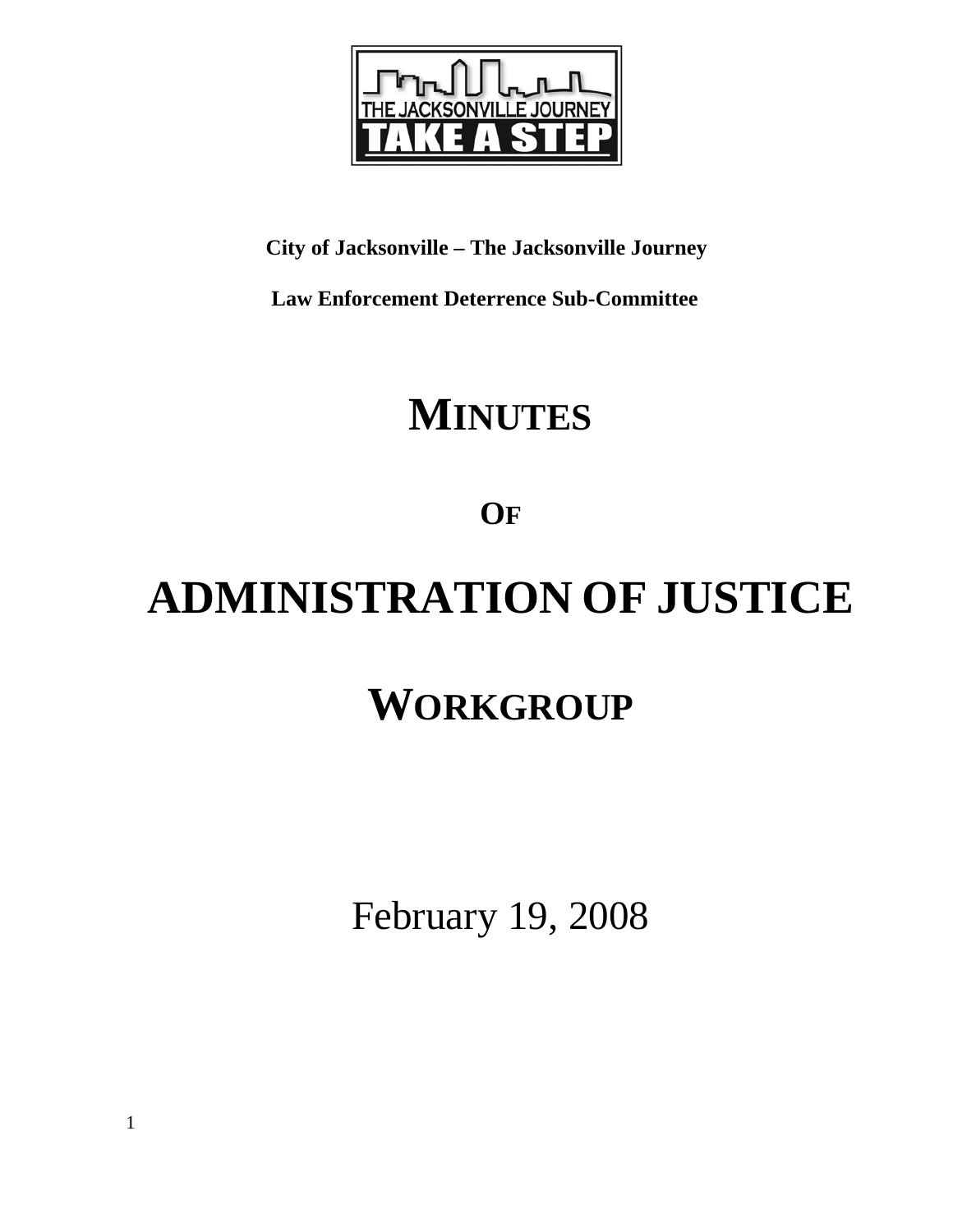### **The Jacksonville Journey – Law Enforcement Deterrence**

#### **Sub-Committee**

### **Administration of Justice Workgroup**

#### **February 19, 2008**

#### **4:15 p.m.**

**PROCEEDINGS before the Jacksonville Journey – Administration of Justice Workgroup, taken on Tuesday, February 19, 2008, Edward**  Ball Building, 8<sup>th</sup> Floor - 214 N. Hogan Street, Jacksonville, Duval **County, Florida commencing at approximately 4:15 p.m.** 

**Administration of Justice Sub-Committee** 

**John Jolly, Chair Frank Mackesy, Member Michael Weinstein, Member Howard Maltz, City of Jacksonville Staff Representative**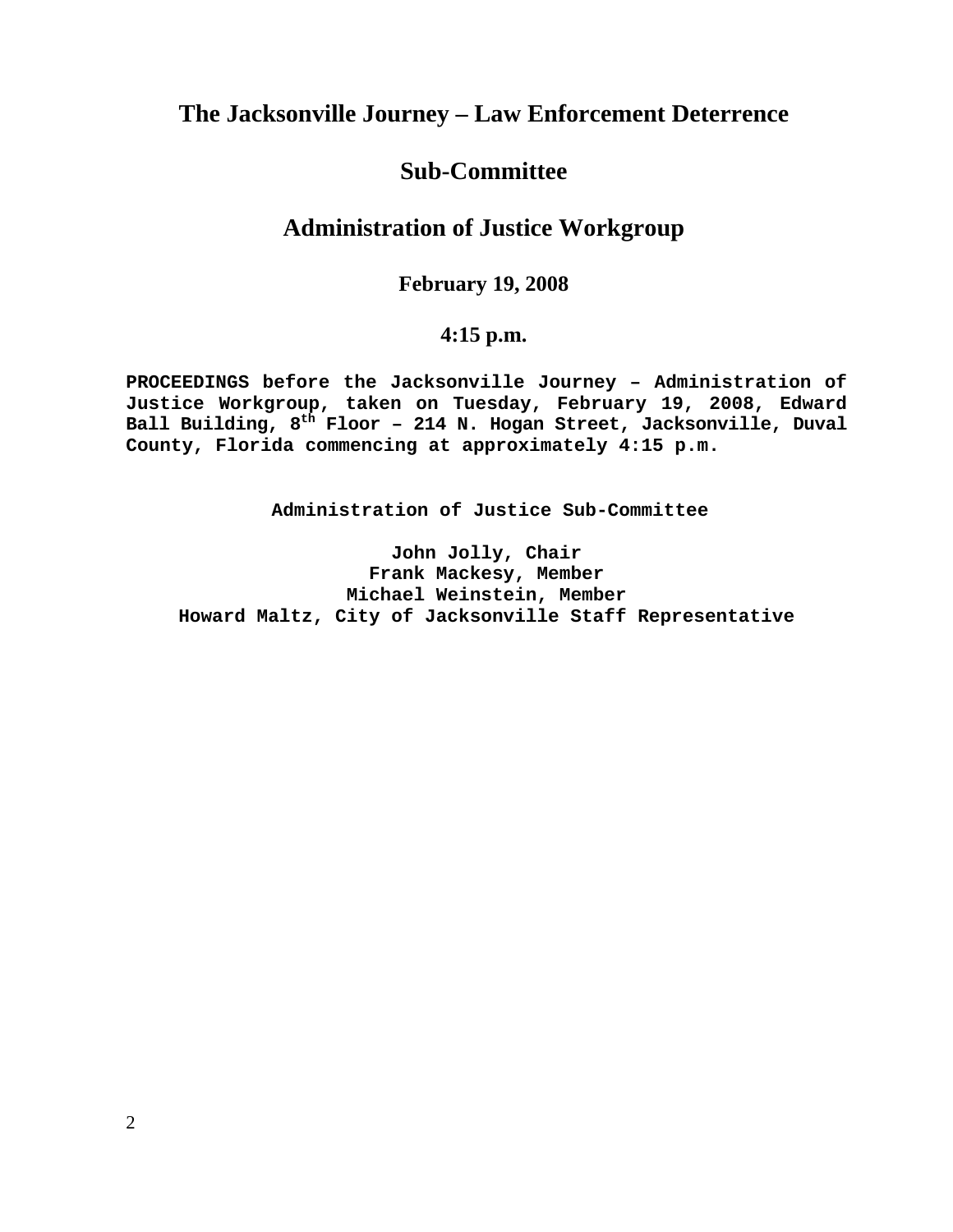#### **APPEARANCES**

#### **COMMITTEE CHAIR & MEMBERS:**

JOHN JOLLY, Chair FRANK MACKESY, Member MICHAEL WEINSTEIN, Member

**PROFESSIONAL STAFF:** HOWARD MATLZ, Office of General Counsel

**STAFF:**  RENEE STOLTZ

**GUEST SPEAKERS:**  JAY PLOTKIN, State Attorney's Office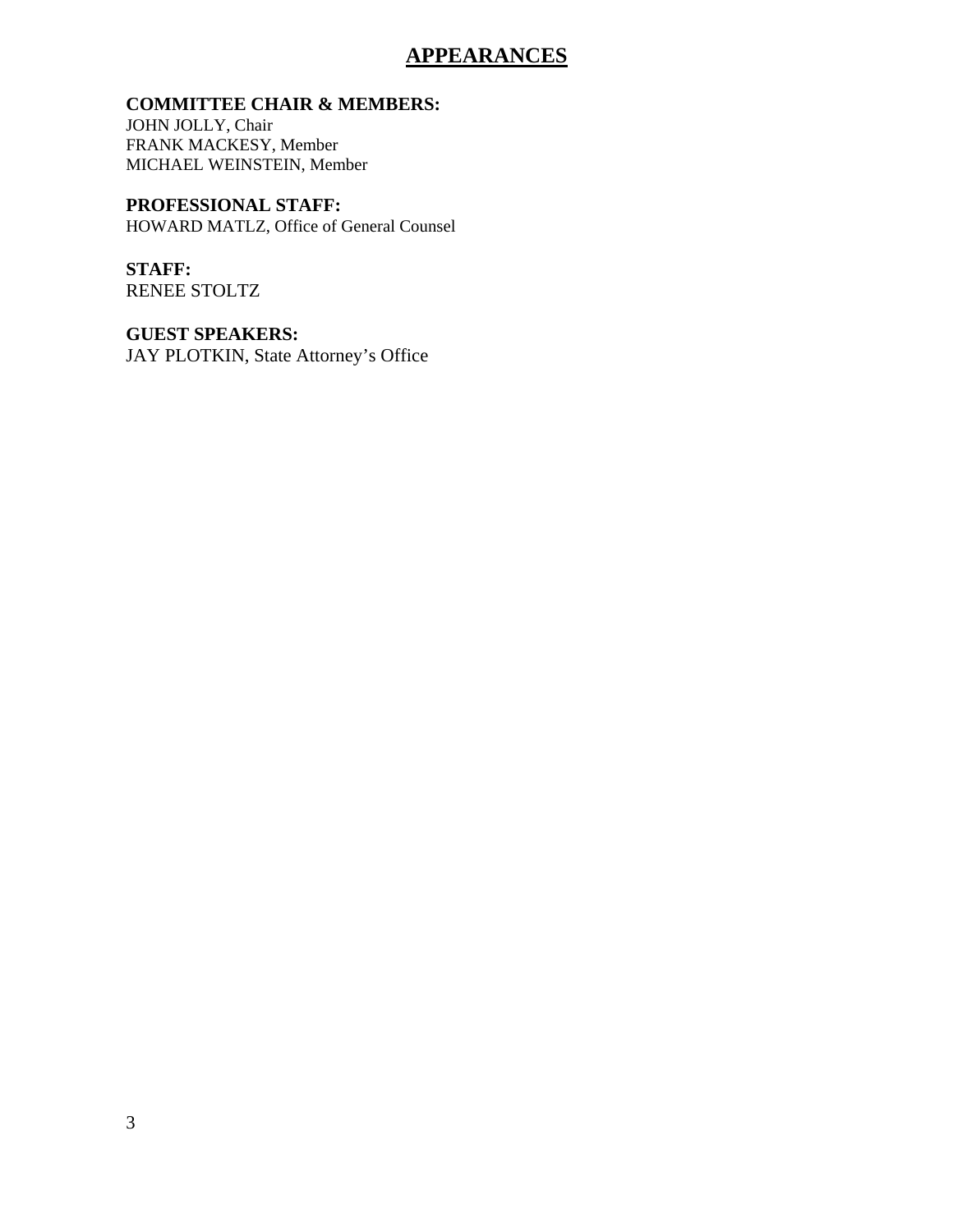February 19, 2008

Administration of Justice 4:15 p.m.

**Call to Order and Comments.** Chairman Jolly called the meeting to order at approximately 4:15 p.m.

**1. Approval of Minutes.** Mr. Weinstein moved to approve the minutes from the February 5, 2008 meeting, seconded by Mr. Mackesy. All members approved said minutes.

**2. Purpose of Meeting.** Mr. Jolly began the meeting by introducing guest speaker Jay Plotkin of the Duval County State Attorney's Office (SAO). Chairman Jolly gave a brief synopsis of prior meetings for Mr. Plotkin, identifying the information that committee members were seeking from him. In particular, the committee is attempting to determine whether the SAO is providing services which are beyond the core scope of the SAO and which could be deferred to other agencies or entities, thereby making more SAO resources available for prosecution of cases.

Mr. Plotkin began his presentation by providing a brief discussion regarding budgeting issues within the SAO and the manner in which the SAO is provided funding by the state legislature.

Mr. Plotkin continued his presentation with a discussion of the 13 diversion programs currently being managed by the SAO: seven adult programs and six juvenile programs.

Mr. Plotkin discussed the adult diversion programs which include consumer mediation, restitution enforcement, tax collection enforcement, felony pre-trial intervention, misdemeanor pre-trial

4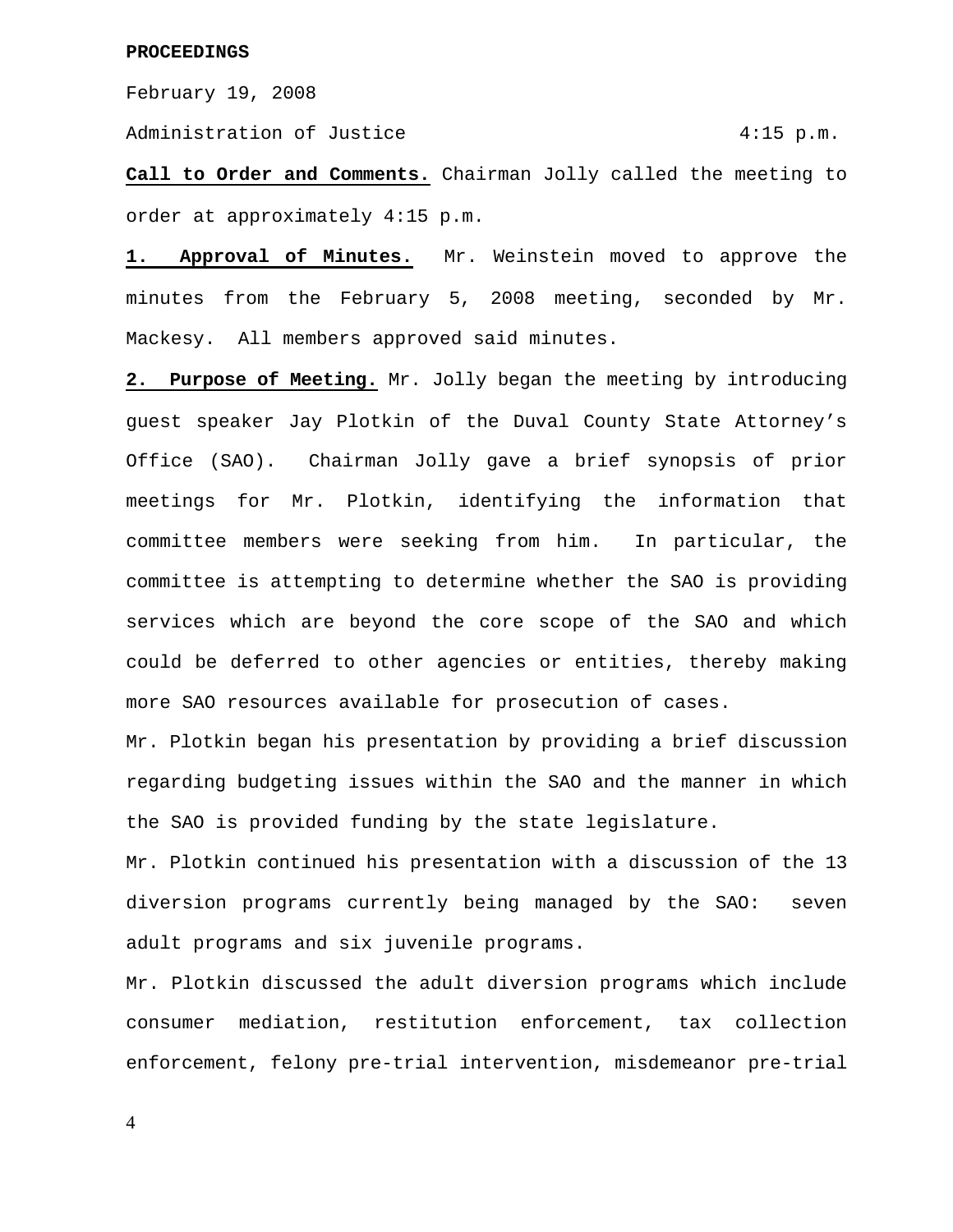intervention, pre-trial restitution, and drug court. Mr. Plotkin provided that many aspects of these programs are conducted by SAO volunteers, and SAO staff involved in the programs are multitasking between these programs and other duties. Additionally, Mr. Plotkin advised that some of the programs collect fees from participants which recoup SAO resources used to provide the programs.

Mr. Plotkin then provided information concerning the juvenile diversion programs which include juvenile arbitration, intensive delinquency diversion services, teen court, truancy teen court, truancy arbitration, intervention for at-risk youth, juvenile drug court, focus on females (a program targeting female juvenile offenders), and program for at-risk students (school-based program).

A discussion followed concerning the various truancy programs and the role of the School Board and school personnel in those programs. Mr. Mackesy inquired as to whether it was possible for the School Board to become more involved in the truancy programs so that the SAO would not need to be involved until prosecution was necessary, thereby freeing SAO resources for pursuing prosecution of other matters. Mr. Plotkin advised that, historically, the School Board and/or school personnel conducted such programs but with limited success. Mr. Plotkin believes that the current programs are successful because of the involvement of the SAO and the threat of prosecution that results from the SAO presence in the proceedings.

5 Mr. Plotkin advised that there are currently other programs in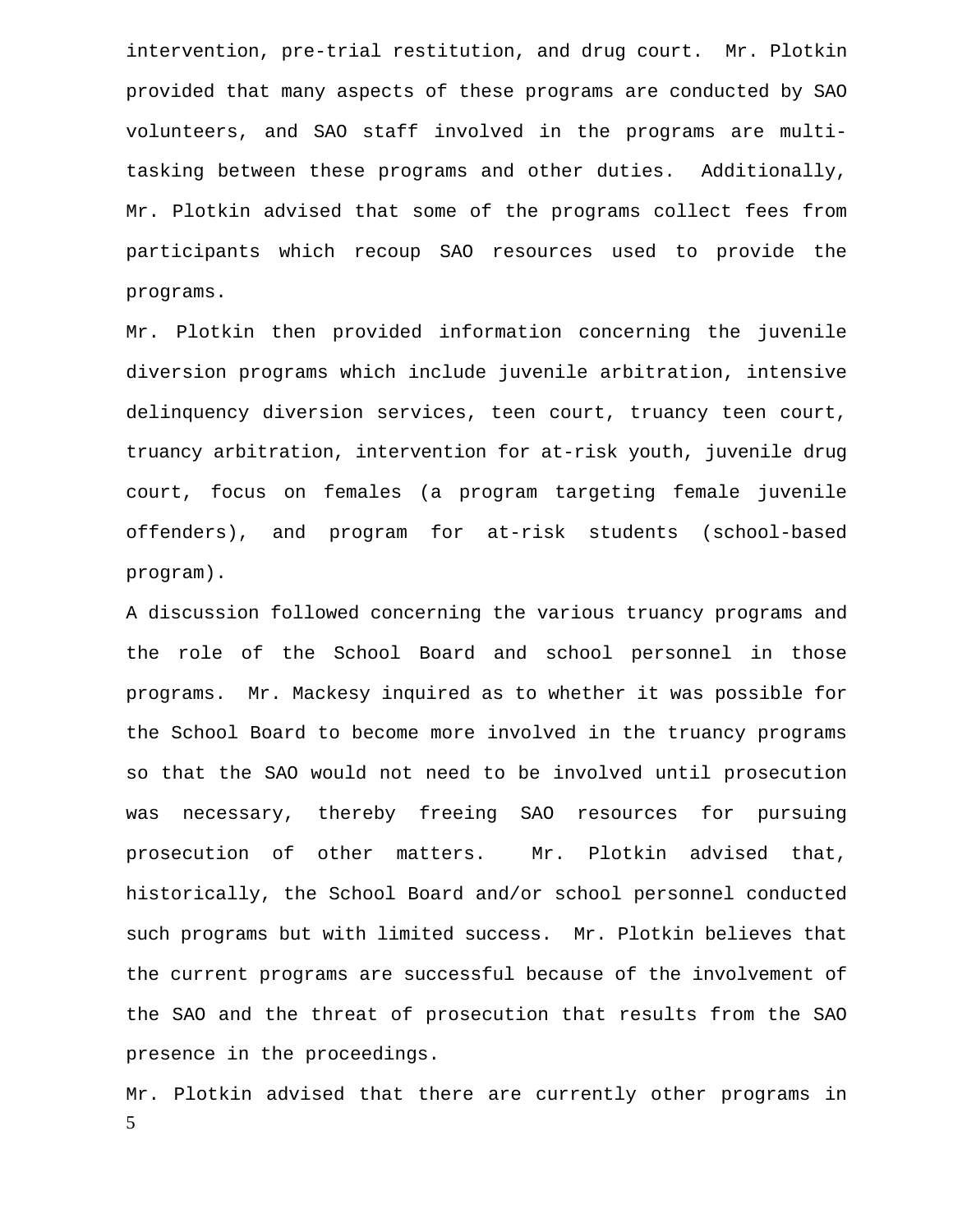development, including programs targeting juvenile domestic battery cases and prostitution cases, as well as the development of mental health court to assist in alleviating jail overcrowding which results in part from incarceration of mentally ill offenders.

A discussion followed regarding staffing issues within the SAO, including current numbers of assistant state attorneys, increased case loads, utilization of paralegals and volunteers, and diversion of cases. Mr. Plotkin agreed that the SAO could benefit from the hiring of additional prosecutors.

In conclusion, Mr. Weinstein requested that Mr. Plotkin provide to the committee information concerning the costs of the diversion programs in comparison to the fees and/or funding that the SAO receives to operate those programs.

Following Mr. Plotkin's presentation, Mr. Maltz provided additional statistical information to the Committee which had been requested at the conclusion of the February 5, 2008 meeting. A general discussion followed concerning the information provided and topics for the next meeting.

#### **3. Action Items**

Any requests for additional information and/or statistical data should be directed to Mr. Maltz.

6 **Next Meeting.** The next Administration of Justice Subcommittee meeting is currently scheduled for Tuesday, March 4, 2008 at 4:15 p.m. Mr. Mackesy advised that he will not be available for that meeting. Accordingly, the committee will attempt to reschedule the next meeting for a date and time convenient to all members.